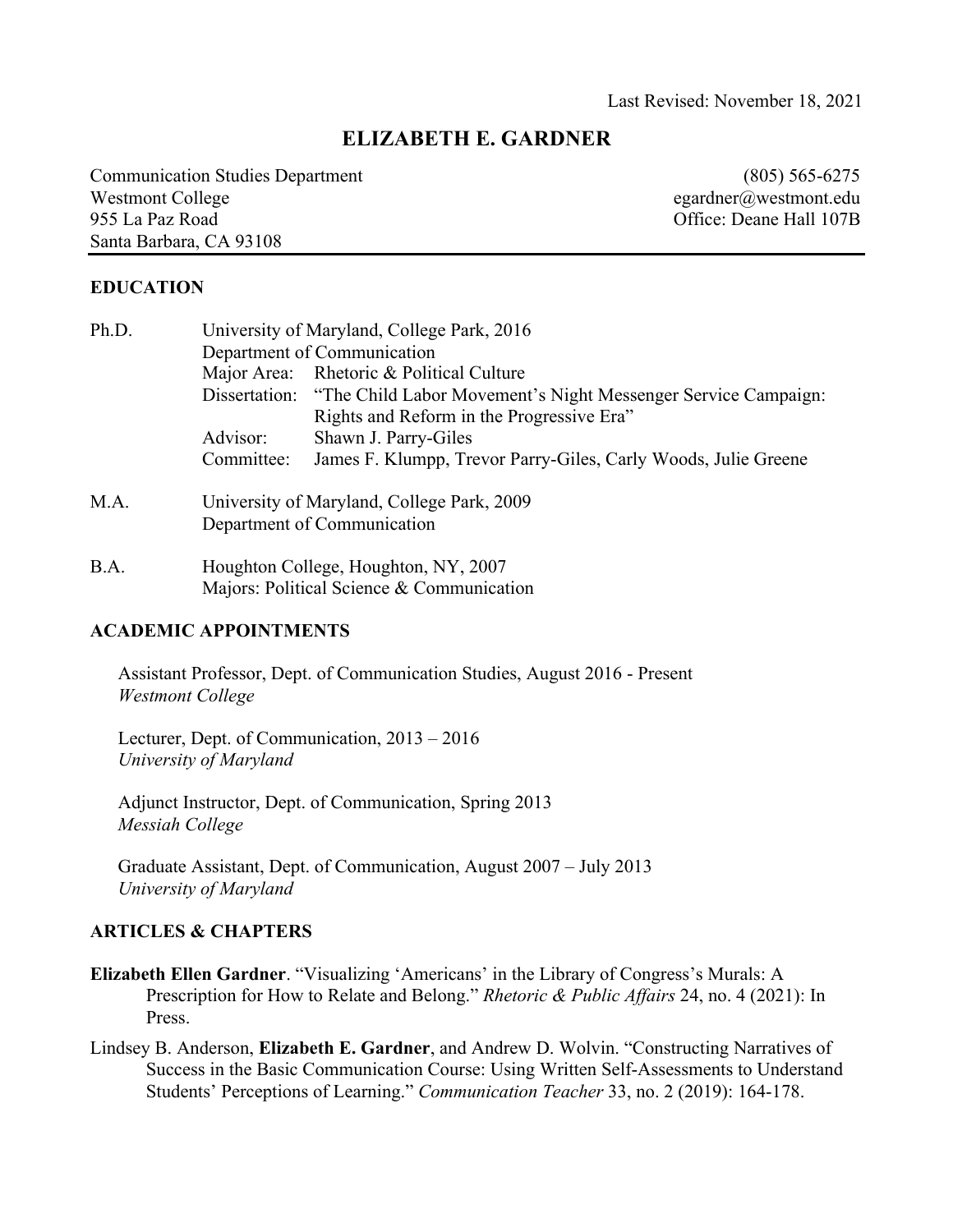- Lindsey B. Anderson, Thomas McCloskey, Devin Scott, Rebecca Alt, and **Elizabeth E. Gardner**. "Redesigning the Basic Communication Course: A Case Study." *Journal of the Association for Communication Administration* 36, no. 2 (2017): 36-50.
- Scott, Devin, Lindsey B. Anderson, Rowena Kirby Straker, **Elizabeth E. Gardner**, Andrew D. Wolvin. "The Role of Learning Management Systems in the Administration of a Multi-Section Course." In *Handbook of Research on Technology-Centric Strategies for Higher Education Administration*, edited by Purnendu Tripathi and Siran Mukerji, 126-36. Hershey, PA: IGI Global, 2017.
- **Gardner, Elizabeth E.**, Lindsey Anderson, and Andrew Wolvin. "Understanding Instructor Immediacy, Credibility, and Facework Strategies Through a Qualitative Analysis of Written Instructor Feedback." *Qualitative Research Reports in Communication* 18, no. 1 (2016): 1-9.
- Anderson, Lindsey B., **Elizabeth E. Gardner**, Andrew Wolvin, Rowie Kirby-Straker, Adil Yalcin, and Benjamin B. Bederson. "Incorporating Learning Analytics into Basic Course Administration: How to Embrace the Opportunity to Identify Inconsistencies and Inform Responses." *Journal of the Association of Communication Administration* 35, no. 1 (2016): 2- 13.

\*\* 2019 NCA Basic Course Division Distinguished Article Award \*\*

**Gardner, Elizabeth**. "William Jennings Bryan: 'Imperialism'" (1900). *Voices of Democracy* [online journal], 5 (2010): 37-56.

## **BOOK REVIEWS**

- **Elizabeth E. Gardner**. Review of *Children's Biographies of African American Women: Rhetoric, Public Memory, and Agency*, by Sara C. VanderHaagen [book review]. *Quarterly Journal of Speech*, 105, no. 4 (2019): 530-534.
- **Gardner, Elizabeth**. Review of *Woodrow Wilson's Western Tour: Rhetoric, Public Opinion, and the League of Nations*, by J. Michael Hogan [book review]. *Rhetoric and Public Affairs*, 12, no. 1 (2009): 142-144.

## **CONFERENCE PRESENTATIONS**

### *Paper Presentations*

- 2021. "Child Workers Redefining a Bolivian Childhood in the *Código Niña, Niño y Adolescente*," Phi Kappa Phi Lecture, Westmont College, Santa Barbara, California
- 2021. **Elizabeth E. Gardner** and Rebeca Hernandez Garcia, "Child Workers Asserting a Bolivian Childhood in the Debate over the *Codigo Niña, Niño, y Adolescente*," National Communication Association, Seattle, Washington (**Top Paper Panel, Public Address Division**)
- 2019. "The Children and the Ancients," American Society for the History of Rhetoric, Austin, Texas
- 2018. "Framing Children's Voices: Bolivia's Code of Children and Adolescents," Rhetoric Society of America, Minneapolis, Minnesota
- 2017. Anderson, Lindsey B., Thomas McCloskey, Devin Scott, Rebecca Alt, and **Elizabeth E. Gardner**, "Redesigning the Basic Communication Course: A Case Study," National Communication Association, Dallas, Texas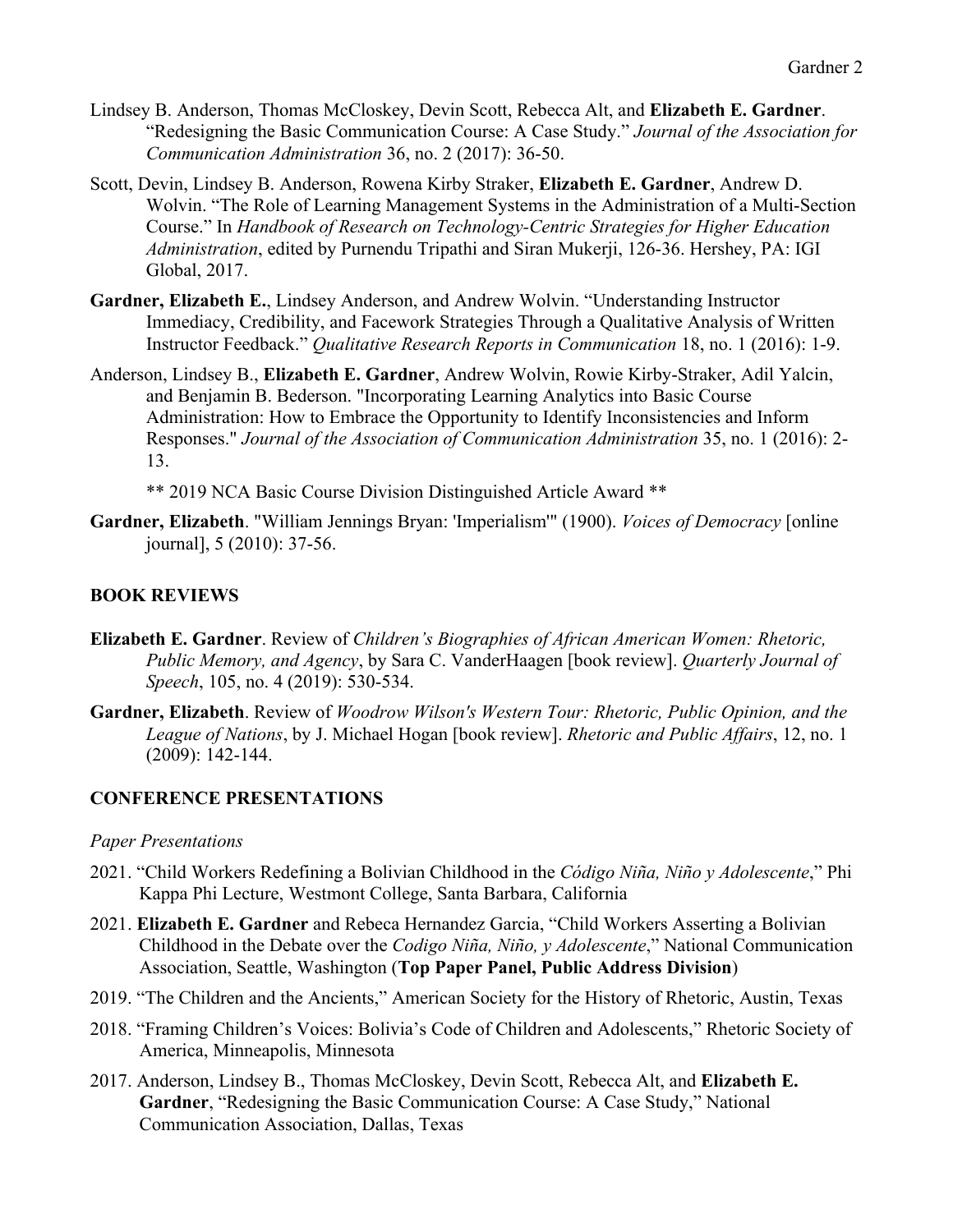- 2017. "Establishing Adolescents' Rights through State Child Labor Legislation," National Communication Association, Dallas, Texas
- 2016. Anderson, Lindsey B., **Elizabeth E. Gardner**, and Andrew D. Wolvin. "Constructing Narratives of Success in the Basic Course: Using Written Self-Assessments to Understand Students' Perceptions of Learning," National Communication Association, Philadelphia, Pennsylvania
- 2015. Anderson, Lindsey B., **Elizabeth E. Gardner**, Andrew D. Wolvin, Rowena Kirby-Straker, Adil Yalcin, and Ben Bederson. "Incorporating Learning Analytics into Basic Course Administration: How to Embrace the Opportunity to Identify Inconsistencies and Inform Responses," National Communication Association, Las Vegas, Nevada (**Top Paper Award, Basic Course Division**)
- 2015. Anderson, Lindsey B., **Elizabeth Gardner**, Andrew D. Wolvin, Rowie Kirby-Straker, Adil Yalcin, and Benjamin B. Bederson. "Utilizing Learning Analytics to Improve the Basic Course: A Qualitative Analysis of the Instructor Feedback Captured in Revealer," Eastern Communication Association, Philadelphia, Pennsylvania
- 2014. "Defining Childhood: Moral Reform and the Progressive Era Night Messenger Service Anti-Child Labor Campaign," National Communication Association, Chicago, Illinois
- 2014. "Bridging Class Differences with a Rhetoric of Expertise: The Night Messenger Service Reforms of the Progressive Era," Rhetoric Society of America Conference, San Antonio, Texas
- 2013. "Evolving Constructions of Childhood: The National Child Labor Committee's 'Declaration of Dependence,'" Southern States Communication Association, Louisville, Kentucky
- 2012. "The Social Gospel as Christian Empiricism: William T. Stead's If Christ Came to Chicago," Rhetoric Society of America Conference, Philadelphia, Pennsylvania
- 2011. "'Citizens in the Bud': Defining Americans in the Anti-Child Labor Movement," National Communication Association, New Orleans, Louisiana
- 2011. "Concrete Values in Edgar Gardner Murphy's Child Labor Reform: A Middle Ground," Eastern Communication Association, Arlington, Virginia
- 2010. "Elihu Vedder's Government: Progressivism in the Library of Congress's Mural Program," National Communication Association, San Francisco, California
- 2010. "Social Aspects of Life and Labor: Graham Taylor as Chicago's Secular Witness," Eastern Communication Association, Baltimore, Maryland
- 2009. "The People's Shining Republic: Bryan, Progressives, and Imperialism," Eastern Communication Association, Philadelphia, Pennsylvania
- *Panel Presentations*
- 2019. "Archival Survival: Why We Continue to Teach Archival Methods and What the Archives Continue to Teach Us," National Communication Association, Baltimore, Maryland
- 2018. "Faculty Labor at Liberal Arts Colleges: Examining the Roles, Struggles, and Opportunities for Communication Teacher-Scholars," National Communication Association, Salt Lake City, Utah
- 2016. Anderson, Lindsey B., **Elizabeth E. Gardner**, and Andrew D. Wolvin, "Using Written Self-Assessments to Understand Students' Perceptions of Learning," University of Maryland Innovations in Teaching and Learning Conference, College Park, Maryland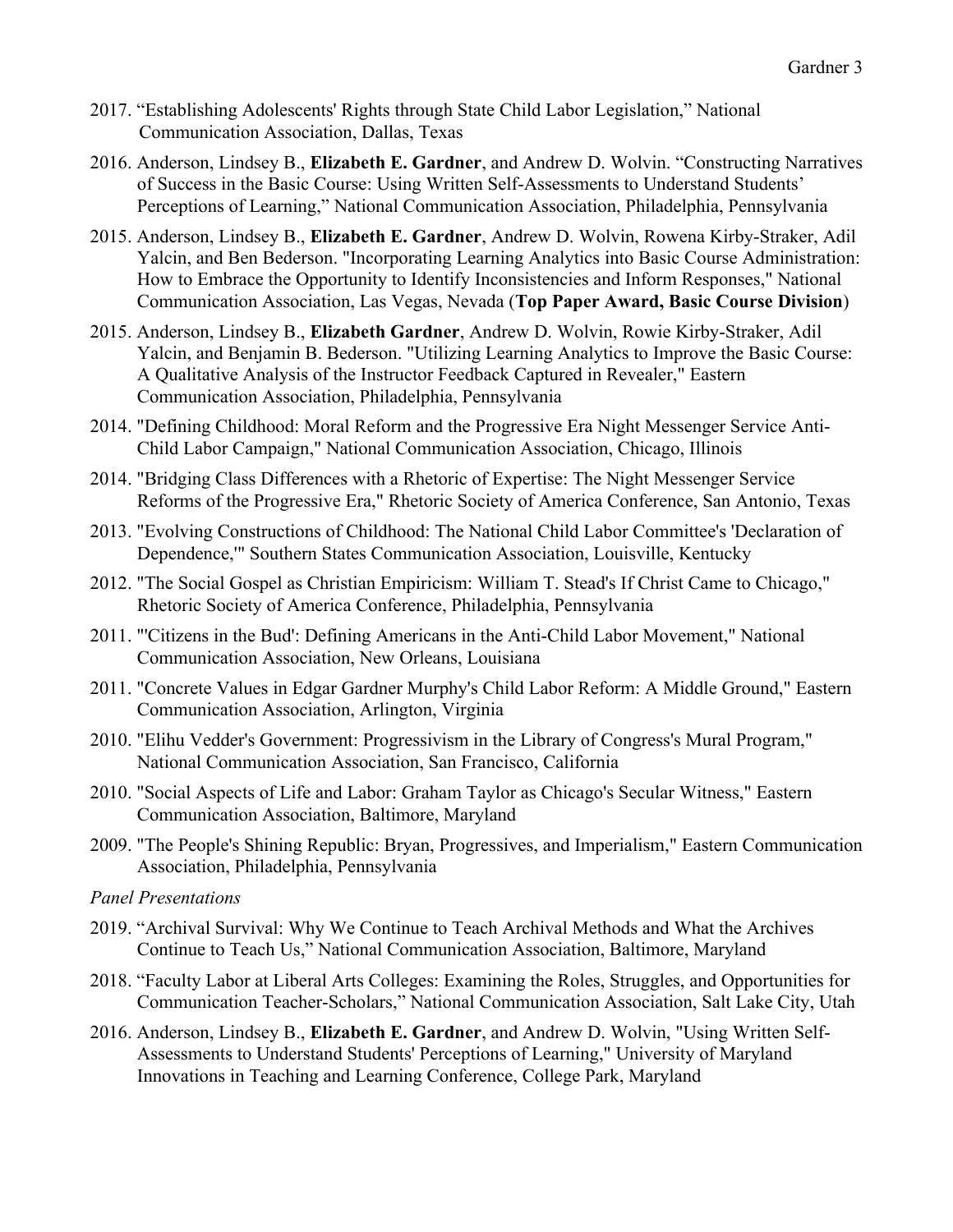- 2016. Kules, Bill, Subra Tangirala, and **Elizabeth E. Gardner**, "Enhancing Student Critical Thinking with Scalable and Flexible Hybrid Instructional Support," University of Maryland Innovations in Teaching and Learning Conference, College Park, Maryland
- 2016. "Making a Persuasive Case: Justifying a Reduction in Class Size in the Introductory Oral Communication Course," Eastern Communication Association, Baltimore, Maryland (*Panel Organizer*)
- 2016. "Beyond Middle States: Imagining a Productive End for Outcomes Assessment Data," Eastern Communication Association, Baltimore, Maryland (*Panel Organizer*)
- 2016. "Children Campaigning: Night Messenger Boys on Strike," Rhetoric Society of America, Atlanta, Georgia (*Panel Organizer*)
- 2012. "The Integration of Public Health and Morals: Reforming the 'Boy Destroying Occupation' of the Night Messenger Service," National Communication Association, Orlando, Florida (*Panel Organizer*)
- 2011. "An Ideal Democracy: Elihu Vedder's Government in the Library of Congress," Graduate Research Interaction Day, College Park, Maryland
- 2009. "The World Social Forum: Challenging Definitions of Social Movements," Eastern Communication Association, Philadelphia, Pennsylvania
- 2009. "The People's Shining Republic: Bryan, Progressives, and Imperialism," Graduate Research Interaction Day, College Park, Maryland

### **HONORS & AWARDS**

- Outstanding Dissertation Award, American Society for the History of Rhetoric, 2017
- Program of Distinction Award to the University of Maryland Oral Communication Program, Basic Course Division, National Communication Association, 2014
- Benson-Campbell Dissertation Research Award, Public Address Division, National Communication Association, 2014
- Doctoral Honors Seminar participant, National Communication Association, July 2014
- University Teaching and Learning Program, University of Maryland, Center for Teaching Excellence, accepted Spring 2012
- Outstanding Service Award, University of Maryland, Department of Communication, 2011
- Raymond Ehrensberger Award for Most Outstanding M.A. Student, University of Maryland, Department of Communication, 2009

### **FELLOWSHIPS & GRANTS**

Faculty Professional Development Grant for a Writing Group, Westmont College, 2019, \$750

Summer Research Professional Development Grant, Westmont College, 2017, \$3600

Faculty Course Design Elevate Fellow, Teaching and Learning Transformation Center, University of Maryland (Team: Lindsey Anderson, Elizabeth Gardner, Thomas McCloskey, Devin Scott, Rebecca Alt), 2016, \$20,000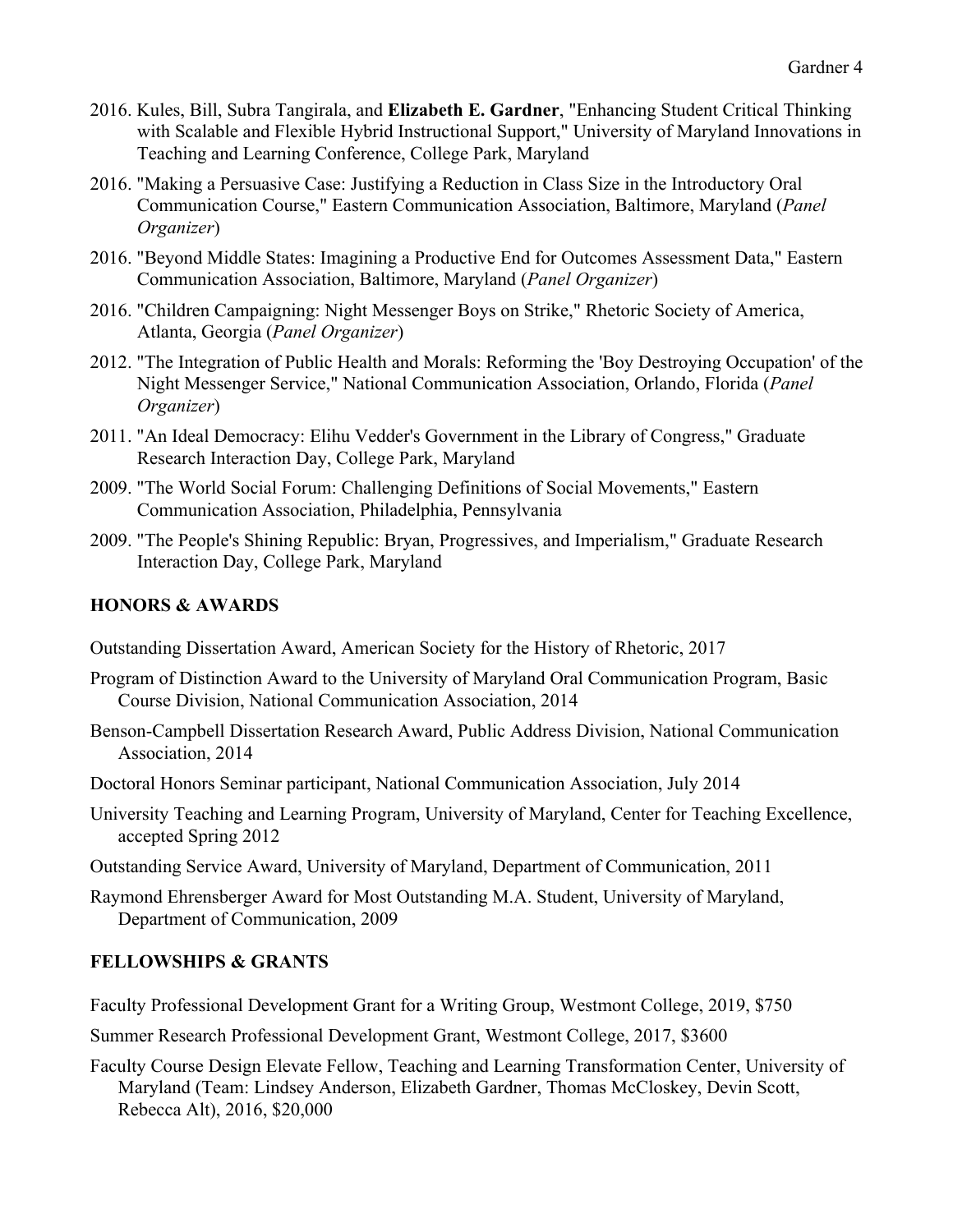- Recovering Democracy Archives, Center for Political Communication and Civic Leadership Recipient of the National Communication Association Funds to Advance the Discipline (Principal Investigator: Yvonne Slosarski; Co-Principal Investigators: Elizabeth Gardner, Kimberley Hannah, Jade Olson, Meridith Styer), 2015, \$5,000
- University of Maryland Center for Teaching Excellence Conference Travel Grant, Lilly College and University Teaching and Learning Conference, 2014, \$585
- Course Release Fellowship, Department of Communication, University of Maryland, Fall 2012
- Maryland Communication Workshop, Association of Communication Graduate Students at the University of Maryland (Principal Investigator: Jessica Lu; Co-Principal Investigators: Elizabeth Gardner, Melissa Janoske, Jade Olson), 2012, \$740

Goldhaber Travel Grant, University of Maryland, Graduate School, 2010, \$400

# **TEACHING EXPERIENCE**

### *Westmont College, Santa Barbara, CA*

- COM 103 Communication Criticism, Falls 2016 Present
- COM 015 Public Speaking, Fall 2016 Present
- COM 130 Studies in Public Discourse, Springs 2017 Present
- COM 135 Argumentation & Advocacy, Springs 2017 Present
- COM 138 International Rhetoric, Falls 2017 Present
- COM 006 Messages, Meaning, & Culture, Spring 2021

## *University of Maryland, College Park, MD*

- COMM 401 Interpreting Strategic Discourse, Fall 2011 Spring 2012 (teaching assistant)
- COMM 398T Advanced Public Speaking, Spring 2015
- COMM 250 Intro. to Communication Inquiry, Fall 2009 Spring 2010 (teaching assistant)
- COMM 200 Critical Thinking and Speaking, Fall 2014
- COMM 107 Oral Communication: Principles and Practice, Fall 2007 Spring 2016

### *Messiah College, Mechanicsburg, PA*

• COMM 359 Rhetorical Theory, Spring 2013

## **MAJOR HONORS PROJECTS**

### *Faculty Advisor*

- Wes Witsken, 2021-2022
- Loren Schneider, 2021-2022

### *Major Honors Committee Member*

- Caylie Cox, "From Storytelling to Story-writing*:* Applying Walter Fisher's Narrative Paradigm to the Christian Liberal Arts College Composition Classroom," 2020 – 2021
- Anastasia Heaton, "'Little Miss Ambassador': Depictions of Girlhood, Citizen Diplomacy, and the Late Cold War in the Work, Life, and Death of Samantha Smith," Spring 2021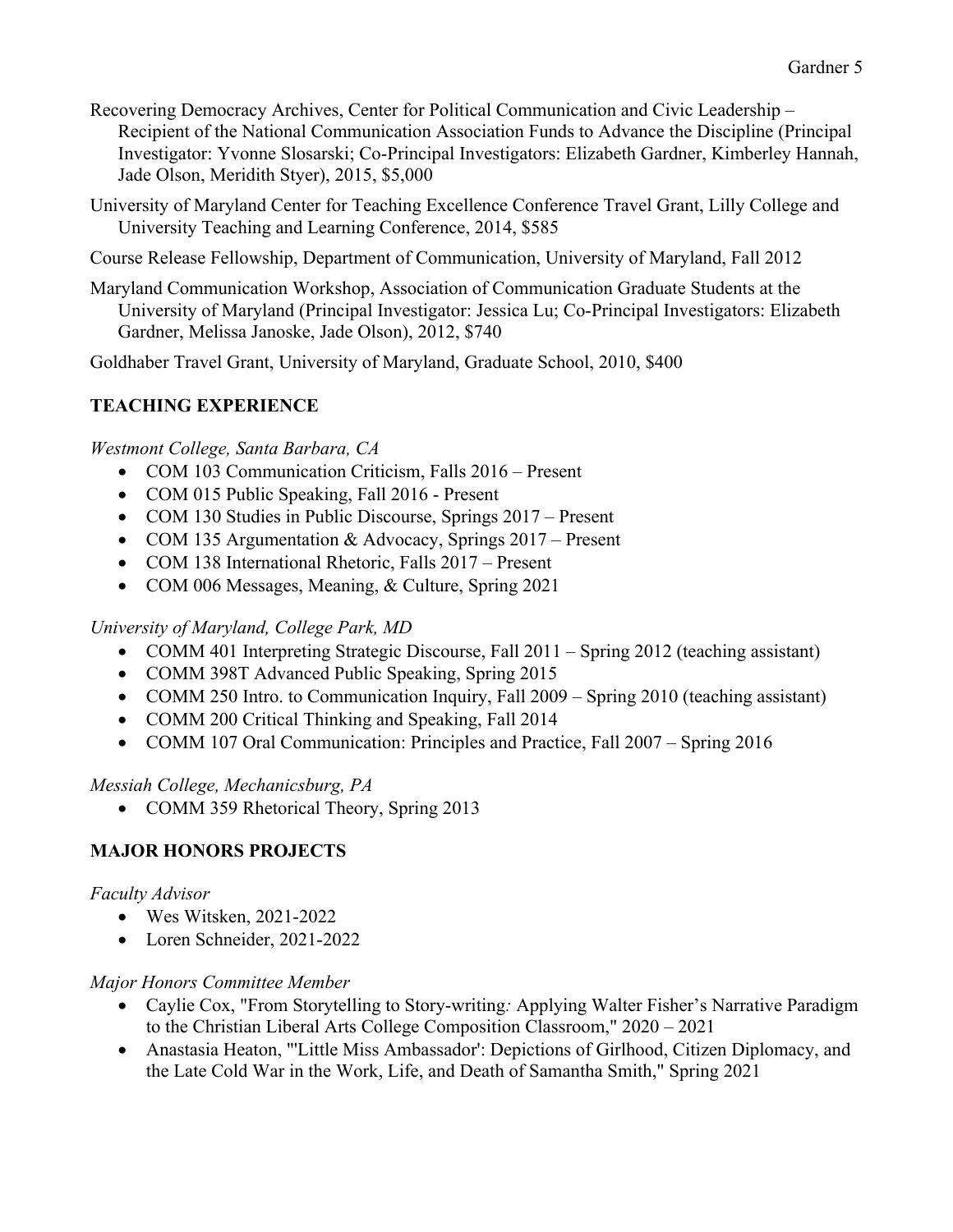## **PROFESSIONAL EXPERIENCE**

Managing Director, Oral Communication Program at the University of Maryland, 2013 – 2016

- § Oversaw day-to-day management of 110 sections of the basic communication course
- Facilitated professional development of over 50 Oral Communication Program instructors
- § Advised and connected instructors to campus resources when student issues emerged
- § Fostered strategic on-campus partnerships to complement the development of course content
- Coordinated implementation of the general education oral communication assessment with the Office of Undergraduate Studies

Consultant, American Studies Program, Council of Christian Colleges & Universities, Spring 2015 § Collaboratively set course and program objectives for a new strategic communication track

- Developed syllabi, schedules, and rubrics for two courses, Case Studies in Strategic
- Communication & Advocacy, Fundraising, and Development

Graduate Assistant, Center for Political Communication and Civic Leadership, 2010 – 2012

- Served as an editorial assistant for the NEH-funded Voices of Democracy online journal
- Conducted archival research for the Voices of Democracy by locating speeches and photographs for the website (www.voicesofdemocracy.umd.edu)
- Produced and managed online content

Editorial Assistant, Shawn Parry-Giles' Lincoln Research Project, University of Maryland, Summer 2012

Child Labor Policy Intern, National Consumers' League, Washington, D.C., Summer 2010 Policy Associate, Free the Slaves, Washington, D.C., Spring 2009

# **DISCIPLINARY SERVICE**

Advisory/Editorial Board, Voices of Democracy, 2021 – Present

- Reviewer, American Society for the History of Rhetoric Division, National Communication Association Convention, 2021
- Respondent, American Society for the History of Rhetoric Division, National Communication Association Convention, 2020
- Editorial Board, Recovering Democracy Archives, 2019 Present

Article Reviewer, *Advances in the History of Rhetoric*, 2018

Reviewer, Public Address Division, National Communication Association, 2011 – Present

Faculty Advisory Committee Member, American Studies Program Strategic Communication Track, Washington, DC, Spring 2014 – Fall 2015

Chair, "Children, Mothers, and Workers: A Progressive Era Rhetoric of Moral Reform," National Communication Association, Chicago, IL, 2014

- Chair, "Children and Mothers: The Interaction of Science and Public Health in Twentieth Century Public Policy Reforms," National Communication Association, Orlando, FL, 2012
- Chair, "Appeals to the People: Popular Rhetorics and the Constitution of Publics," National Communication Association, New Orleans, LA, 2011

Reviewer, Rhetoric & Public Address Division, Eastern Communication Association, 2011 – 2012